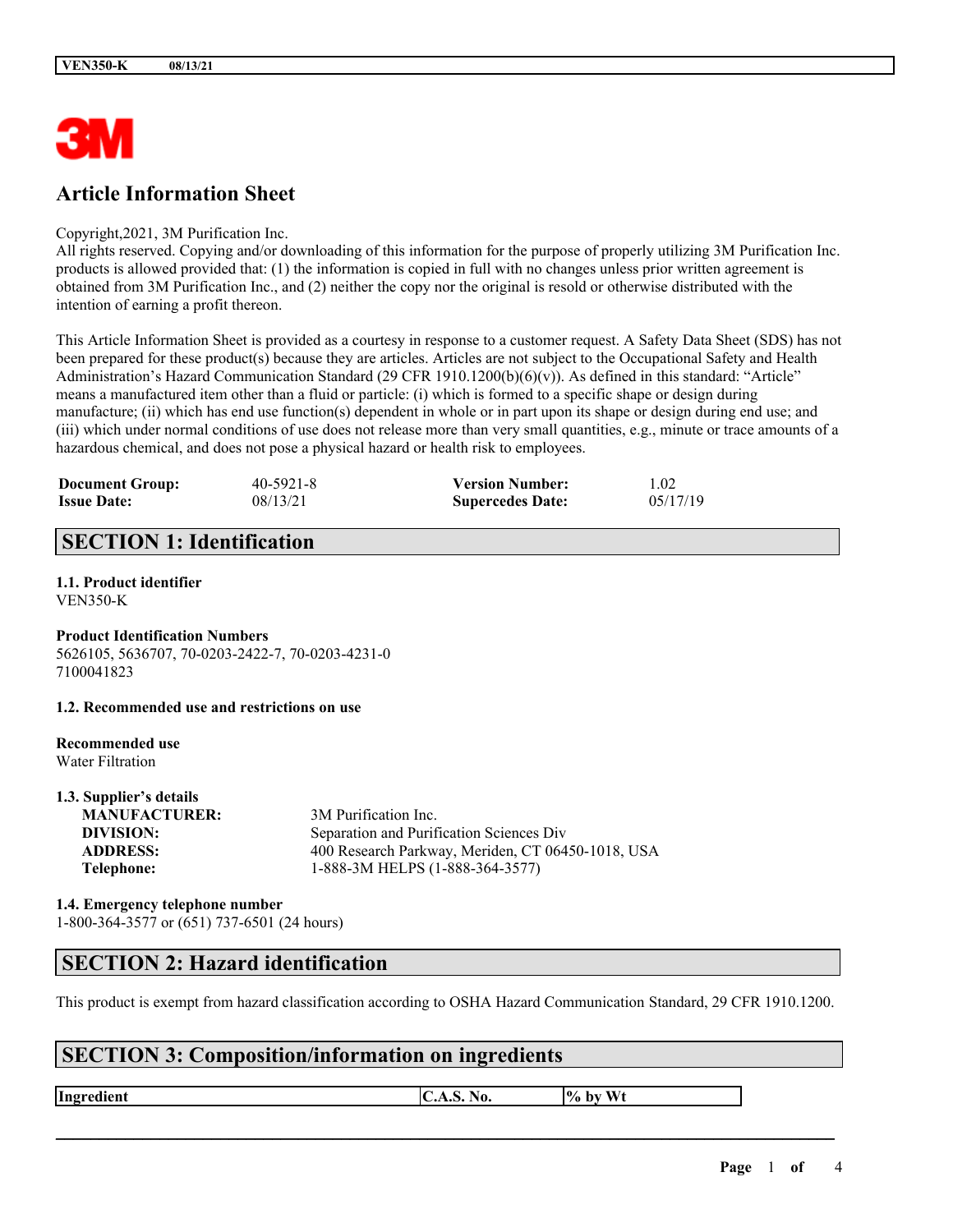| Talc Filled Polypropylene Sump          | Mixture       | $40 - 50$    |
|-----------------------------------------|---------------|--------------|
| Carbon Block                            | Trade Secret* | $30 - 40$    |
| Glass Filled Polypropylene Cover        | Mixture       | $10 - 20$    |
| Polypropylene Parts - End Caps and Wrap | Trade Secret* | $\mathbf{I}$ |
| Adhesive                                | Mixture       | $\leq 1$     |
| Filter Media                            | Mixture       | $\leq 1$     |
| Polyester Media                         | Mixture       | $\leq 1$     |
| $O$ -Ring                               | Trade Secret* | $\leq 1$     |
| O-Rings                                 | Trade Secret* | $\leq 1$     |

\*The specific chemical identity and/or exact percentage (concentration) of this composition has been withheld as a trade secret.

## **SECTION 4: First aid measures**

#### **4.1. Description of first aid measures**

**Inhalation:** No need for first aid is anticipated.

**Skin Contact:** No need for first aid is anticipated.

**Eye Contact:** No need for first aid is anticipated.

**If Swallowed:**

No need for first aid is anticipated.

### **SECTION 5: Fire-fighting measures**

In case of fire: Use a fire fighting agent suitable for ordinary combustible material such as water or foam.

### **SECTION 6: Accidental release measures**

### **6.1. Personal precautions, protective equipment and emergency procedures**

Not applicable.

#### **6.2. Environmental precautions**

Not applicable.

**6.3. Methods and material for containment and cleaning up** Not applicable.

# **SECTION 7: Handling and storage**

#### **7.1. Precautions for safe handling**

This product is considered to be an article which does not release or otherwise result in exposure to a hazardous chemical under normal use conditions.

 $\mathcal{L}_\mathcal{L} = \mathcal{L}_\mathcal{L} = \mathcal{L}_\mathcal{L} = \mathcal{L}_\mathcal{L} = \mathcal{L}_\mathcal{L} = \mathcal{L}_\mathcal{L} = \mathcal{L}_\mathcal{L} = \mathcal{L}_\mathcal{L} = \mathcal{L}_\mathcal{L} = \mathcal{L}_\mathcal{L} = \mathcal{L}_\mathcal{L} = \mathcal{L}_\mathcal{L} = \mathcal{L}_\mathcal{L} = \mathcal{L}_\mathcal{L} = \mathcal{L}_\mathcal{L} = \mathcal{L}_\mathcal{L} = \mathcal{L}_\mathcal{L}$ 

#### **7.2. Conditions for safe storage including any incompatibilities**

No special storage requirements.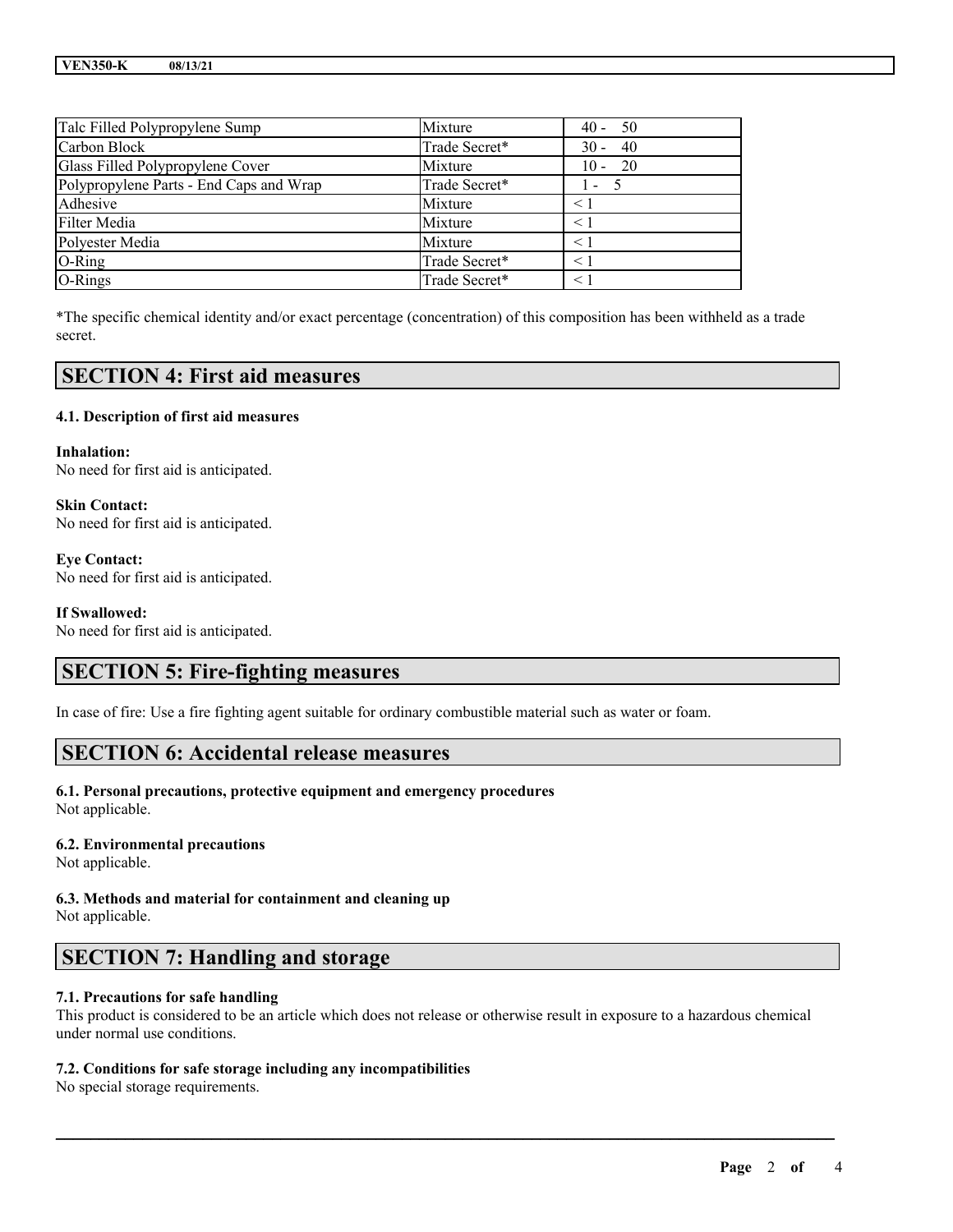# **SECTION 8: Exposure controls/personal protection**

This product is considered to be an article which does not release or otherwise result in exposure to a hazardous chemical under normal use conditions. No engineering controls or personal protective equipment (PPE) are necessary.

# **SECTION 9: Physical and chemical properties**

#### **9.1. Information on basic physical and chemical properties**

| Appearance                             |                   |  |
|----------------------------------------|-------------------|--|
| <b>Physical state</b>                  | Solid<br>White    |  |
| Color                                  |                   |  |
| Odor                                   | Odorless          |  |
| <b>Odor threshold</b>                  | Not Applicable    |  |
| pН                                     | Not Applicable    |  |
| <b>Melting point</b>                   | No Data Available |  |
| <b>Boiling Point</b>                   | Not Applicable    |  |
| <b>Flash Point</b>                     | Not Applicable    |  |
| <b>Evaporation rate</b>                | Not Applicable    |  |
| <b>Flammability (solid, gas)</b>       | Not Available     |  |
| <b>Flammable Limits(LEL)</b>           | No Data Available |  |
| <b>Flammable Limits(UEL)</b>           | No Data Available |  |
| <b>Vapor Pressure</b>                  | Not Applicable    |  |
| <b>Vapor Density</b>                   | Not Applicable    |  |
| <b>Density</b>                         | No Data Available |  |
| <b>Specific Gravity</b>                | No Data Available |  |
| <b>Solubility In Water</b>             | Not Applicable    |  |
| Solubility- non-water                  | Not Applicable    |  |
| Partition coefficient: n-octanol/water | Not Applicable    |  |
| <b>Autoignition temperature</b>        | Not Applicable    |  |
| <b>Decomposition temperature</b>       | Not Applicable    |  |
| <b>Viscosity</b>                       | Not Applicable    |  |

## **SECTION 10: Stability and reactivity**

This material is considered to be non reactive under normal use conditions.

# **SECTION 11: Toxicological information**

**Inhalation:** No health effects are expected

**Skin Contact:** No health effects are expected

**Eye Contact:** No health effects are expected

**Ingestion:** No health effects are expected

#### **Additional Information:**

This product, when used under reasonable conditions and in accordance with the directions for use, should not present a

 $\mathcal{L}_\mathcal{L} = \mathcal{L}_\mathcal{L} = \mathcal{L}_\mathcal{L} = \mathcal{L}_\mathcal{L} = \mathcal{L}_\mathcal{L} = \mathcal{L}_\mathcal{L} = \mathcal{L}_\mathcal{L} = \mathcal{L}_\mathcal{L} = \mathcal{L}_\mathcal{L} = \mathcal{L}_\mathcal{L} = \mathcal{L}_\mathcal{L} = \mathcal{L}_\mathcal{L} = \mathcal{L}_\mathcal{L} = \mathcal{L}_\mathcal{L} = \mathcal{L}_\mathcal{L} = \mathcal{L}_\mathcal{L} = \mathcal{L}_\mathcal{L}$